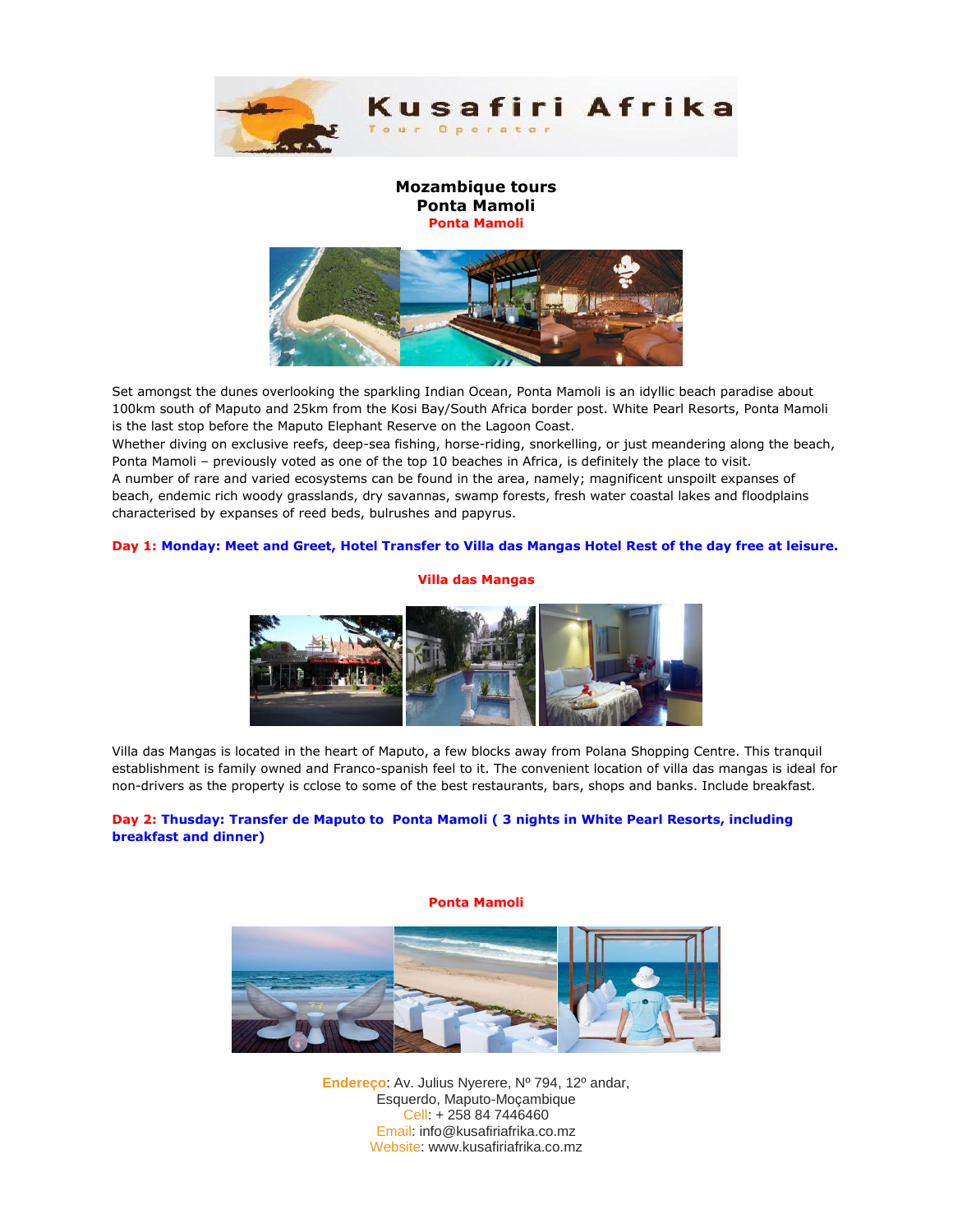

# **Mozambique tours Ponta Mamoli**

White Pearl Resorts, Ponta Mamoli, offers the ultimate in barefoot luxury in Africa. Experience elegant simplicity at this exclusive beach resort set in the dunes of the untouched shores of southern Mozambique. On a magnificent stretch of coastline, tucked behind casuarinas trees, White Pearl Resorts, Ponta Mamoli promises to earn the reputation for being the jewel of the Indian Ocean. With us you can feel free to sip cocktails in your private plunge pool, indulge in sumptuous traditional cuisine, head out on a deep sea fishing adventure or escape from it all by exploring rich coral reefs with our qualified dive instructors. Our stylish suites, each with a view of the vast and spectacular Indian Ocean present you with cool coastal comfort. At White Pearl Resorts we've taken the utmost care to ensure you experience pure relaxation accompanied by warm and welcoming Mozambican hospitality. Shoes are strictly optional.

#### **Activities**

### **Wednesday: Horse Riding , duration 1h**

Explore the natural bush surrounding White Pearl Resorts, Ponta Mamoli on horseback. Gallop along a bush trail, weaving through indigenous flora and fauna and enjoy spectacular views of the ocean from high-up vantage points. All rides are professionally managed to ensure an enjoyable experience for all ages and levels of experience.

#### **Thursday: Beach Picinic for two and Dolphin trips**

Enjoy a picnic on the beach for lunch. Our chef will prepare delicious Portuguese styled tapas – inspired by the seasons and allowing you the opportunity to experience the best tastes Mozambique has to offer.

#### **Dolphin trips (1 hour and 30 minutes)**

Includes boat ride, mask, snorkel and fins. So rich in sea life are the waters off White Pearl Resorts, Ponta Mamoli that it feels as if you have been transported into a giant natural aquarium. Discover spectacular underwater displays of colourful corals and lively fish as you float in the azure waters of the Indian Ocean. Enjoy a snorkelling trip to a nearby reef; while you explore, our crew will be on the lookout for pods of silvery, glistening Bottlenose Dolphins which regularly glide through these waters. We have a special licence to take a maximum of eight guests on this amazing outing where you'll have the chance to encounter these majestic and friendly marine creatures up close. Interaction with the dolphins is strictly monitored and controlled in line with conservation guidelines.

#### **Day 3: Friday : Transfer Ponta Mamoli to Maputo on friday affternoon**

#### **Day 4: Saturday: Morning free, and dinner at Divino restaurant, then later Pub at News Café**



**Day 5: Sunday: Barbecue in chifinas with transfer**

**Endereço**: Av. Julius Nyerere, Nº 794, 12º andar, Esquerdo, Maputo-Moçambique Cell: + 258 84 7446460 Email: info@kusafiriafrika.co.mz Website: www.kusafiriafrika.co.mz